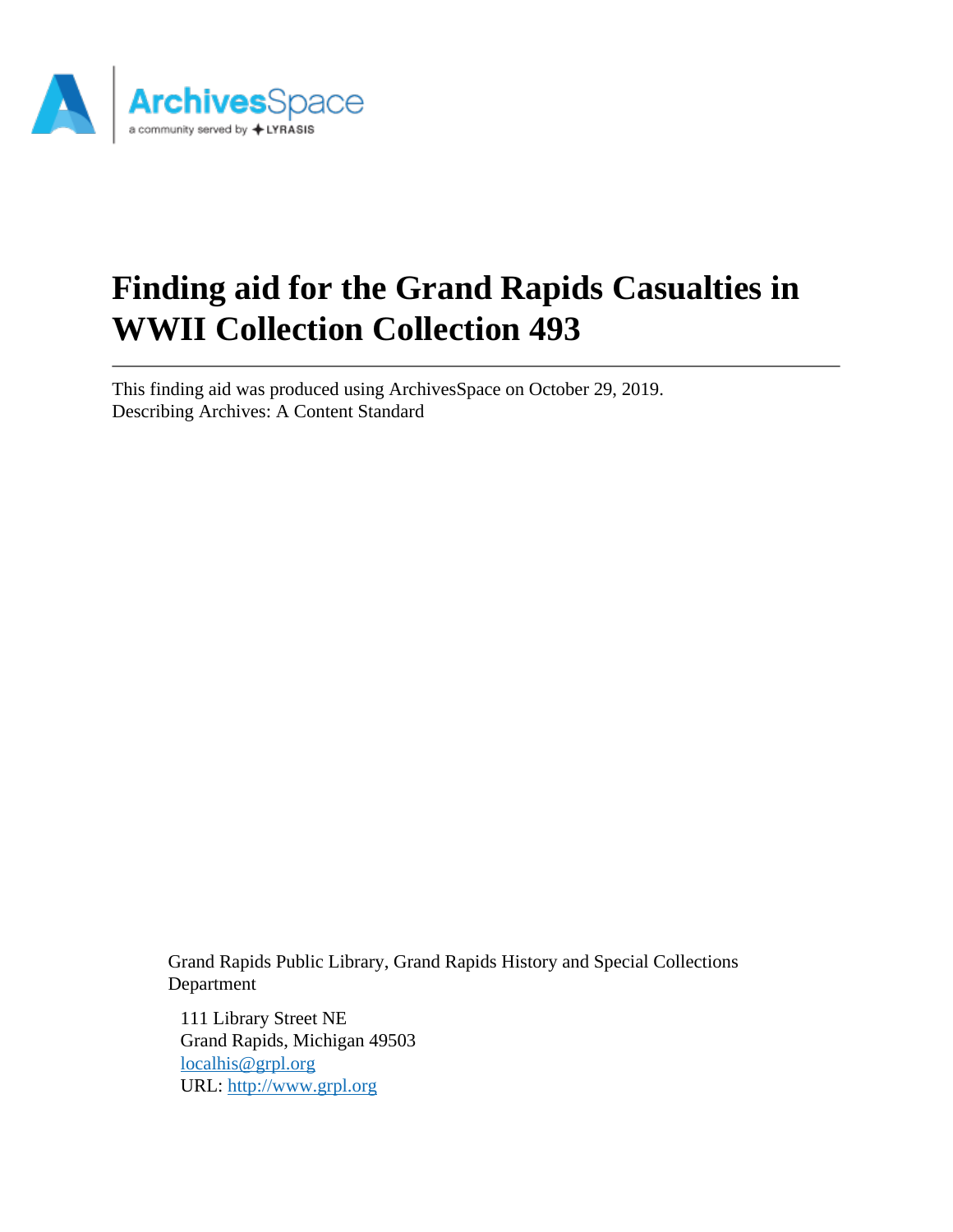# <span id="page-1-0"></span>**Table of Contents**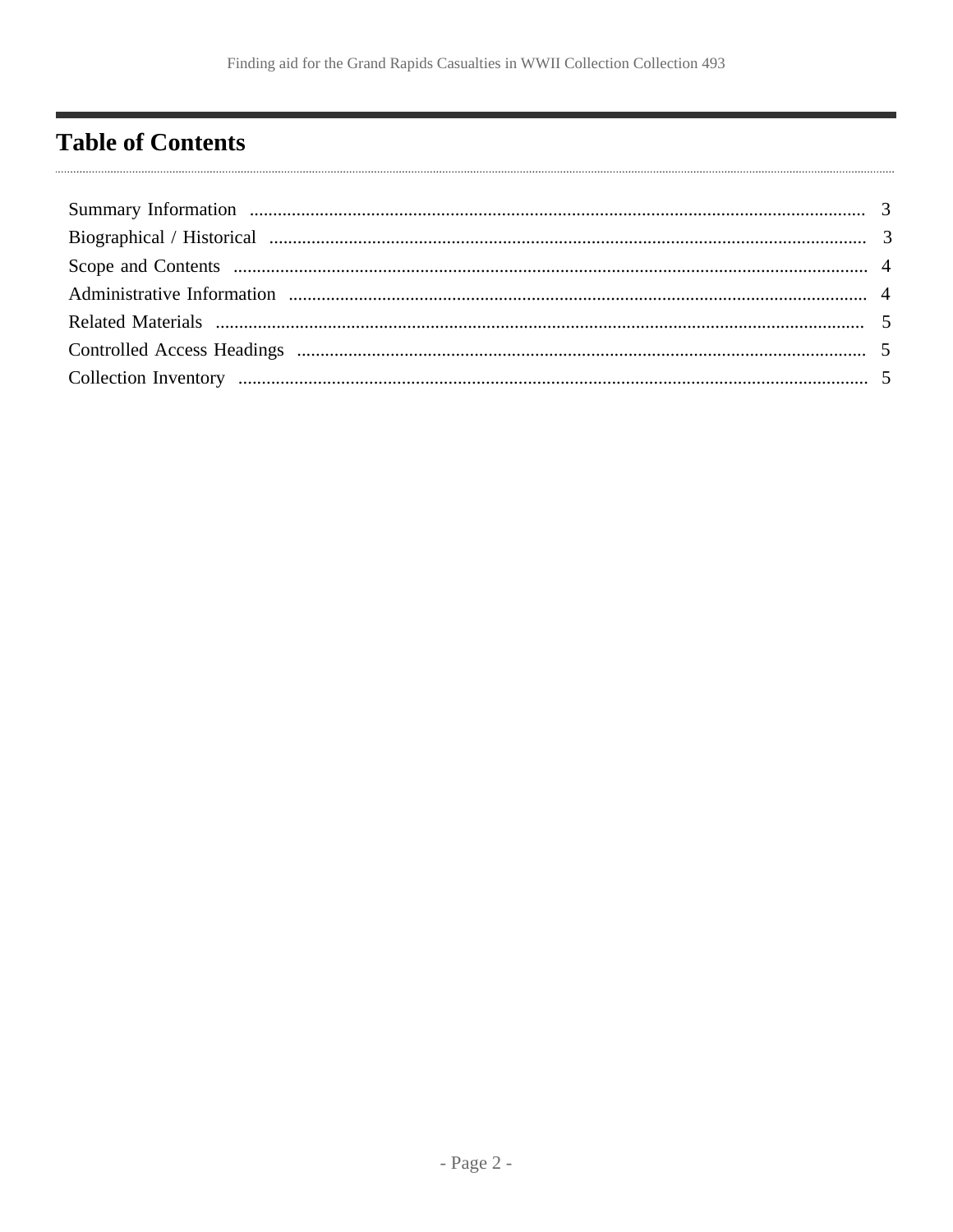# <span id="page-2-0"></span>**Summary Information**

| <b>Repository:</b>                                               | Grand Rapids Public Library, Grand Rapids History and Special<br><b>Collections Department</b>                                                                                                                                                                                                                                                                                                                                                                                                                                                                                                                                                                                                                                                                                                                                                                                                 |  |  |
|------------------------------------------------------------------|------------------------------------------------------------------------------------------------------------------------------------------------------------------------------------------------------------------------------------------------------------------------------------------------------------------------------------------------------------------------------------------------------------------------------------------------------------------------------------------------------------------------------------------------------------------------------------------------------------------------------------------------------------------------------------------------------------------------------------------------------------------------------------------------------------------------------------------------------------------------------------------------|--|--|
| Source - dnr:                                                    | Quick, Florence                                                                                                                                                                                                                                                                                                                                                                                                                                                                                                                                                                                                                                                                                                                                                                                                                                                                                |  |  |
| <b>Title:</b>                                                    | Grand Rapids Casualties in WWII Collection                                                                                                                                                                                                                                                                                                                                                                                                                                                                                                                                                                                                                                                                                                                                                                                                                                                     |  |  |
| ID:                                                              | Collection 493                                                                                                                                                                                                                                                                                                                                                                                                                                                                                                                                                                                                                                                                                                                                                                                                                                                                                 |  |  |
| <b>ID</b> [Archivists<br><b>Toolkit</b><br>Database::ACCESSION]: | 784                                                                                                                                                                                                                                                                                                                                                                                                                                                                                                                                                                                                                                                                                                                                                                                                                                                                                            |  |  |
| Date [bulk]:                                                     | 1941-1945                                                                                                                                                                                                                                                                                                                                                                                                                                                                                                                                                                                                                                                                                                                                                                                                                                                                                      |  |  |
| <b>Physical Description:</b>                                     | 0.5 Linear feet (1 Box)                                                                                                                                                                                                                                                                                                                                                                                                                                                                                                                                                                                                                                                                                                                                                                                                                                                                        |  |  |
| Language of the<br><b>Material:</b>                              | English                                                                                                                                                                                                                                                                                                                                                                                                                                                                                                                                                                                                                                                                                                                                                                                                                                                                                        |  |  |
| Abstract:                                                        | This collection is comprised of lists of soldiers in various military<br>branches from the Grand Rapids, Michigan area thought to be missing<br>or confirmed deceased between December 7 of 1941 and December<br>7 of 1945 while fighting in World War II. These lists represent<br>the efforts of a small group of women (namely, Anna S. Sutton<br>(1894-1987)) to accurately represent local casualties in order to add<br>them to a new war memorial in Grand Rapids. This collection could be<br>used to investigate the names and ranks of men from Kent County who<br>were killed in battle or missing in action during World War II, as the<br>name(s) of a soldier's parent(s), sibling, and/or spouse are printed, as<br>well as a home address. Lastly, when known, the area where the soldier<br>was killed is included, even if all that is known is "over Europe" or<br>"Italy." |  |  |

**^** [Return to Table of Contents](#page-1-0)

### <span id="page-2-1"></span>**Biographical / Historical**

During World War II, more than 30,000 men from Kent County, Michigan, enlisted and served in the various branches of the armed forces. To honor those veterans who lost their lives in the war effort, a World War II memorial was petitioned by a citizen group in Grand Rapids. The memorial, in Veteran's Memorial Park (101 E. Fulton St. NE, in the Heartside-Downtown neighborhood of Grand Rapids, Michigan) is dedicated to those whose lives were lost in the war.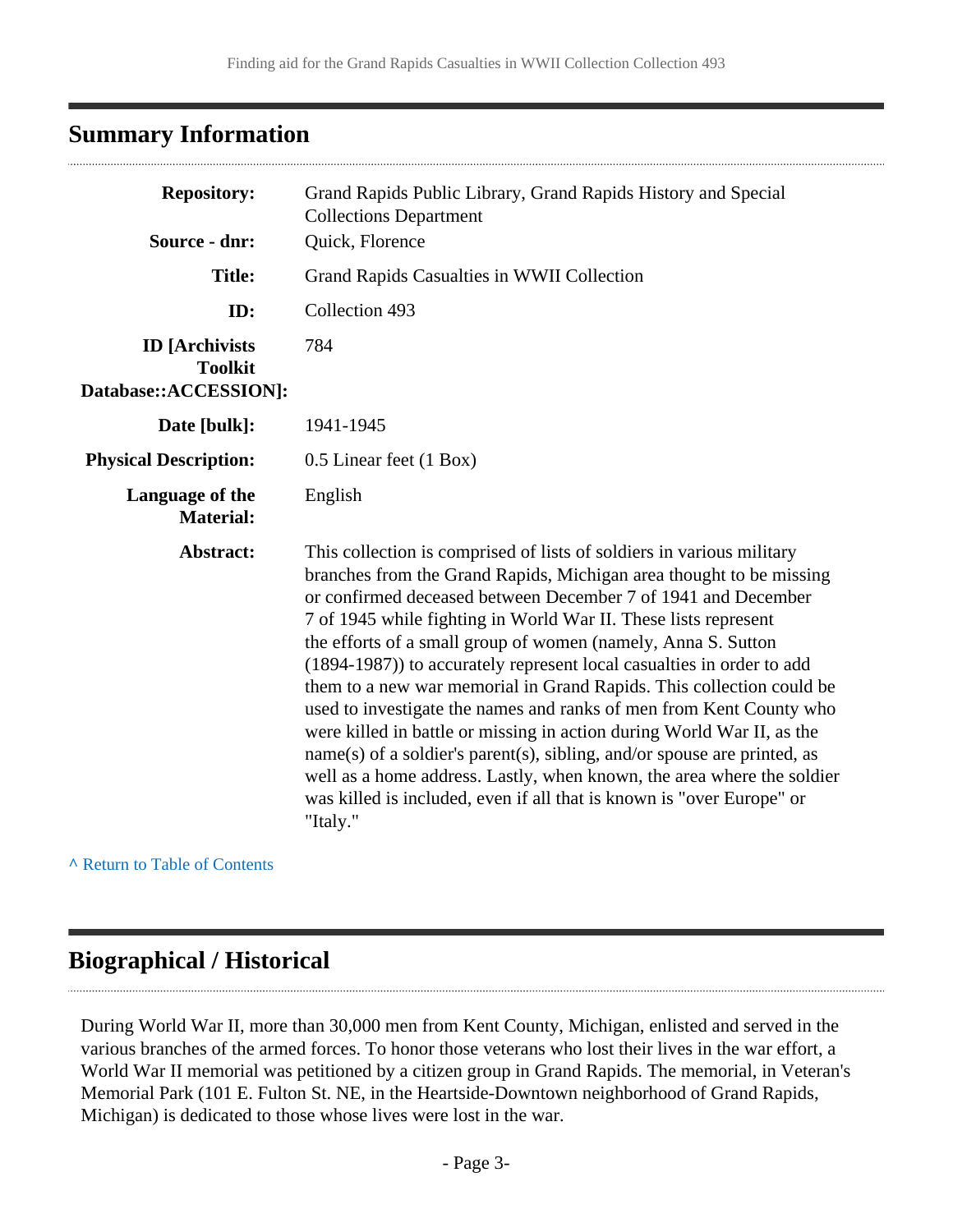This collection is comprised of various lists of men either confirmed deceased or declared missing in action during WWII. The lists range in date beginning December 7, 1941 and ending December 7, 1945. Alma S. Sutton, the key compiler of the lists, includes soldiers from the Army, Navy, and Marines, as well as the Coast Guard, Merchant Marines, and Canadian Forces.

Some overlap exists among the date ranges represented in this collection, and some redundancy exists among the copies. At times, Sutton is amending lists of young men originally declared missing in action, but later confirmed as killed. The names appear in alphabetical order.s, as well as include, when possible, the full name, rank, and age of each soldier.

**^** [Return to Table of Contents](#page-1-0)

# <span id="page-3-0"></span>**Scope and Contents**

The majority of the content included in this collection is lists, which were compiled by Alma Solosth Sutton with the aid of "two fine conscientious girls" from an office in City Hall. The information was typed onto onion-skin paper in the 1940s. Also included in the collection are two separate sets of correspondence from Anna S. Sutton regarding the nature of the lists (dated 1948 and 1972, respectively), which explain that the lists were collated in order to construct the memorials for Veteran's Memorial Park in Grand Rapids.

At times, Alma's handwriting is apparent on the original lists, as are other stray editorial marks. Photocopies of the lists are included with the originals. It is preferential that researchers handle the photocopies when possible the photocopies.

**^** [Return to Table of Contents](#page-1-0)

## <span id="page-3-1"></span>**Administrative Information**

#### **Publication Statement**

Grand Rapids Public Library, Grand Rapids History and Special Collections Department

111 Library Street NE Grand Rapids, Michigan 49503 [localhis@grpl.org](mailto:localhis@grpl.org) URL:<http://www.grpl.org>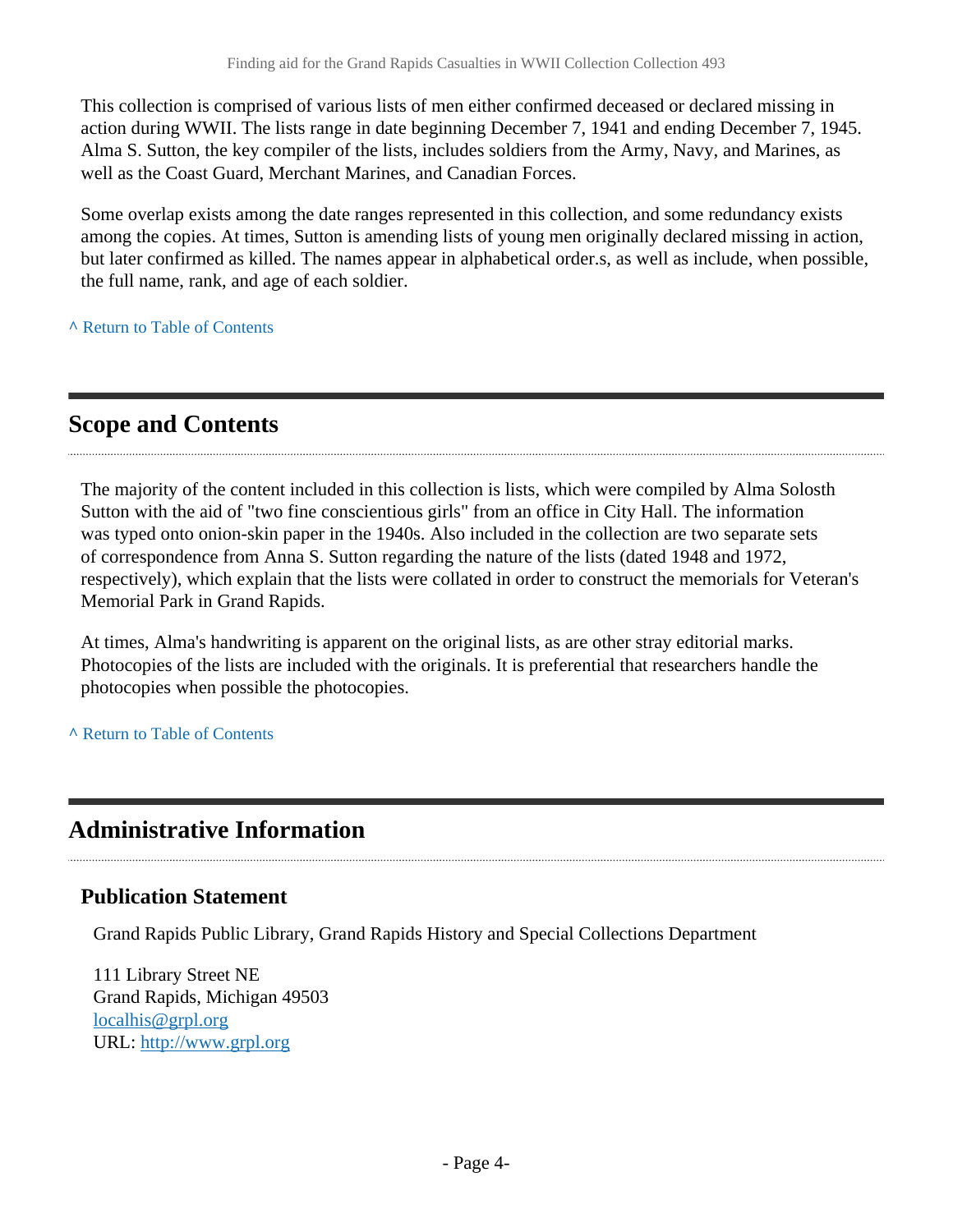#### **Immediate Source of Acquisition**

Alma Solosth Sutton was born May 21, 1894 in Michigan; she died in Grand Rapids June 18, 1987 at the age of 93. Both of her parents were from Norway, according to available U.S. Federal Census records. Based on the acquisition date of this collection (1987), it can be inferred this collection was donated to the Grand Rapids Public Library by Florence Quick upon Sutton's death.

This collection was originally accessioned as 1987.029.

#### **^** [Return to Table of Contents](#page-1-0)

## <span id="page-4-0"></span>**Related Materials**

#### **Related Materials**

Collection 310: Grand Rapids in World War II collection

**^** [Return to Table of Contents](#page-1-0)

## <span id="page-4-1"></span>**Controlled Access Headings**

- World War, 1939-1945
- World War, 1939-1945 -- War work -- Michigan -- Grand Rapids
- Grand Rapids (Mich.) -- History
- Quick, Florence

# <span id="page-4-2"></span>**Collection Inventory**

| <b>Title/Description</b>                                                             | <b>Instances</b> |          |
|--------------------------------------------------------------------------------------|------------------|----------|
| Letter from Alma Solosth Sutton to GRPL re: list of WWII<br>casualties, Nov. 9, 1972 | Box 1            | folder 1 |
| Grand Rapids casualties in WWII from Dec. 7, 1941 – May 30,<br>1943                  | Box 1            | Folder 2 |
| Final WWII Honor Roll, casualties listed from May 30, 1945 – Dec.<br>7, 1945         | Box 1            | Folder 3 |
| Died in action, surnames beginning with K (no date range)                            | Box 1            | Folder 4 |